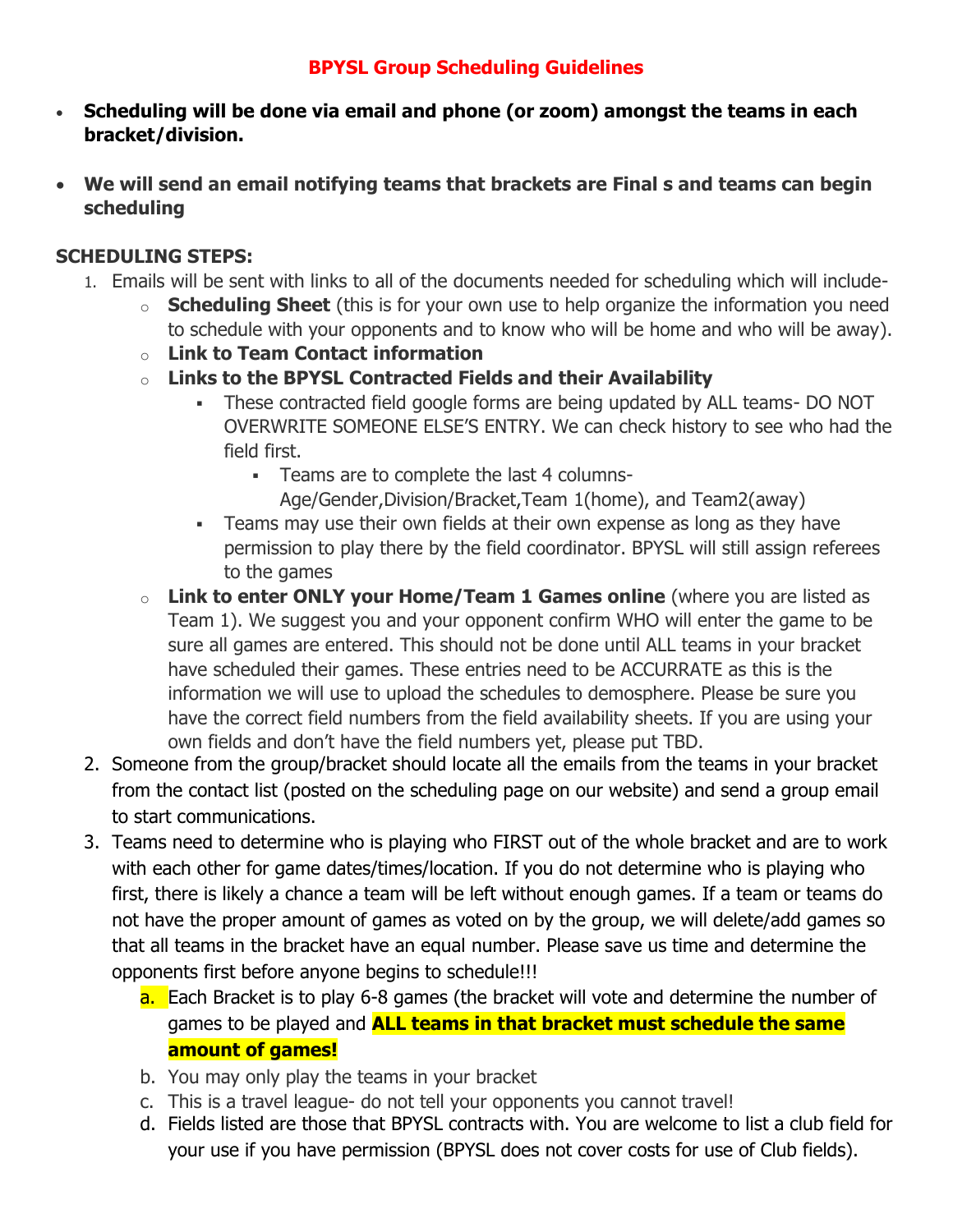- 4. Each team is responsible for entering their home games into the Game Entry Form google doc Once all schedules are complete we will post to our website under the Schedules/Scores/Standings menu. We encourage that you wait until you have scheduled ALL your games before completing the google doc in case you have changes as you will NOT be able to edit the entry form. DO NOT PUT CHANGES IN THE SCHEDULING GOOGLE DOC as we will not know which is the correct entry.
- 5. ALL SCHEDULING DOCUMENTS CAN BE FOUND ON OUR WEBSITE UNDER THE Schedules/Scores/Standings menu.
- 6. If the bracket is having issues, please call our office at 614-436-8387

### **We are allowing teams to determine who plays who. If your bracket of teams cannot agree please contact us and we will create the opponents for your group.**

- $\circ$  Fields will be given priority to older age groups (ie: if 2 u14 teams have picked the same field as 2 u15 teams and it is the only field available, the U15 team will have seniority for the field).
- $\circ$  Please note- if you do not indicate one of the specified allowable times as indicated below, we will move the time to the closest available.

## **SCHEDULING TIPS**

- Be sure you know your team's tournament schedule, school breaks, dances, school trips, etc. prior to scheduling.
- The Fields that are available to schedule are listed on the scheduling sheet posted on the website.
- Teams may use their own fields (designated on the sheet as 'Club field') as long as they have permission to play there (BPYSL will not cover any costs for use of these fields). The opponent must also agree to play at the location.
- If you do not know the field number, please select TBD
- BPYSL does NOT have the traditional Home and Away teams since it is a travel league and most of the field locations are neutral (Home/Away should only be used for uniform color and score reporting).
- BPYSL has contracted with certain facilities for use for Buckeye games. These fields do not require any additional fees for use. Contracted fields will be indicated on the Fields information sheet.

\*\*\*Teams may use their own Club Fields if the opposing team agrees, team has permission to use, and understands that BPSYL does not cover costs to use Club fields.

## **Game Times can be scheduled at the following standard times\***

## **\*Some facilities are still using extra time between games with the Covid restrictions so times will vary from below. Be sure to use the game times listed on the field availability**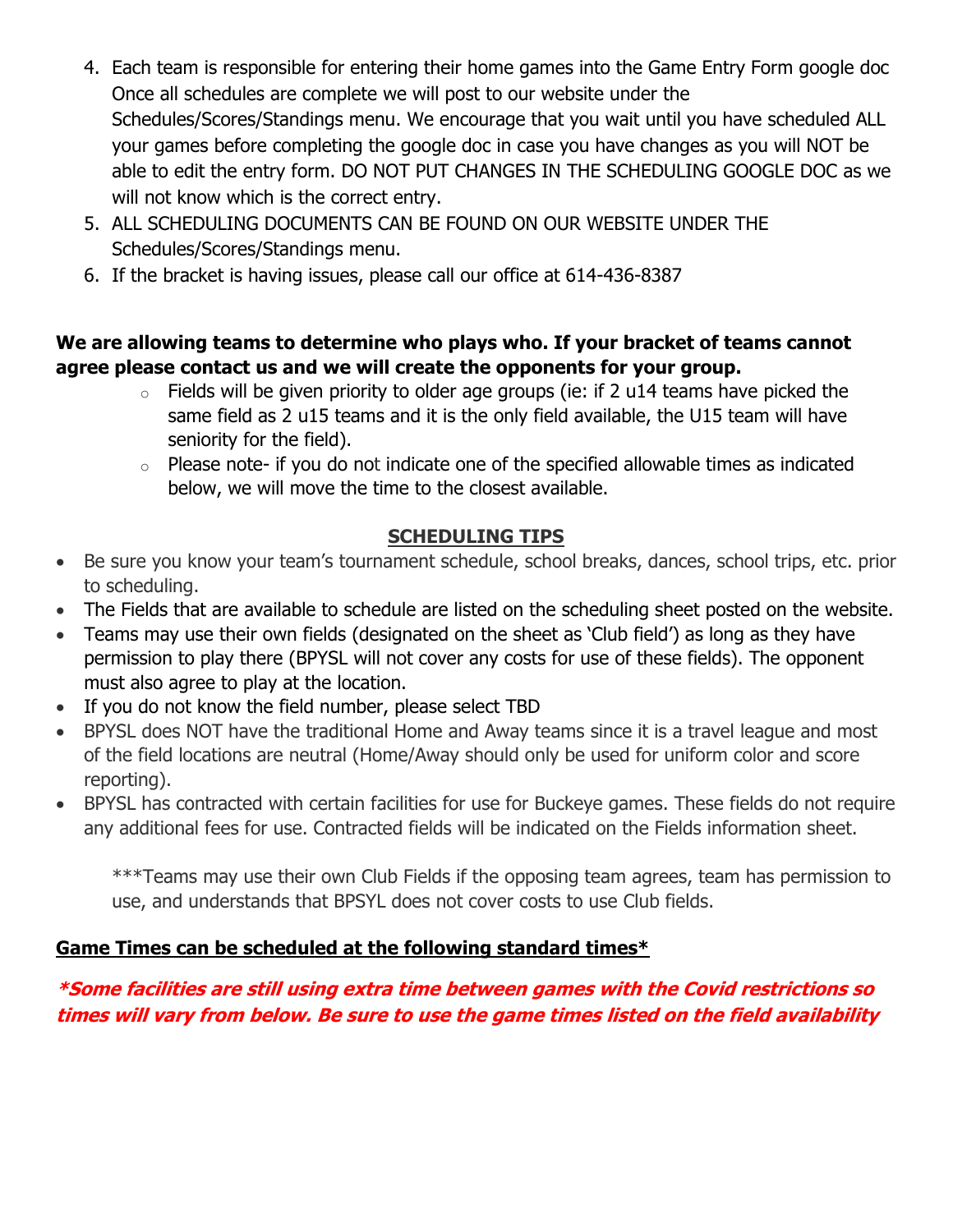### **Standard Game Times:**

**Saturday/Sunday 9:00am 10:45am 12:30pm 2:15pm 4:00pm 5:45pm**

**Monday-Friday** (Grass Only as we do NOT have Turf during the week due to school activities)

**6:00pm** (teams can adjust as needed as daylight savings changes).

# **\*\*\*Please see the next page for help with how to schedule games based on the number of teams in the bracket and the number of games being played**

- 1. Brackets with 5 teams should play each team 2x for 8 games.
- 2. Brackets with 9 teams should play each team 1x for 8 games.
- 3. Brackets with 6, 7,or 8 teams may play 6 or 7 games so that each team plays each other 1x (if they want more than 6 or 7 games, teams will have to play some teams 2x).
- 4. Brackets with more than 9 teams will not play all teams in the bracket. \*\*\*If you are in one of these groups, determine who everyone is playing PRIOR to scheduling so that a team is NOT playing the same team twice.

### **SCHEDULING TIPS FOR TEAMS BASED ON NUMBER OF TEAMS AND NUMBER OF GAMES TO BE PLAYED**

#### **Groups with 6 Teams**

- If your group chooses to play **7 games**:
	- 1. Make a vertical list of all teams in the bracket
	- 2. Play each team 1 time
	- 3. Play the team Above you in the vertical list (this will be the  $6<sup>th</sup>$  game)
	- 4. Play the team Below you in the vertical list (this will be the  $7<sup>th</sup>$  game)
- If your group chooses to play **8 games**:
	- 1. Make a vertical list of all teams in the bracket and label 1 to 6
	- 2. Play each team 1 time
	- 3. Play the team Above you in the vertical list (this will be the  $6<sup>th</sup>$  game)
	- 4. Play the team Below you in the vertical list (this will be the  $7<sup>th</sup>$  game)
	- 5. The  $8<sup>th</sup>$  game will be as follows:
		- 1 Plays 4 in the list
		- 2 Plays 5 in the list
		- 3 Plays 6 in the list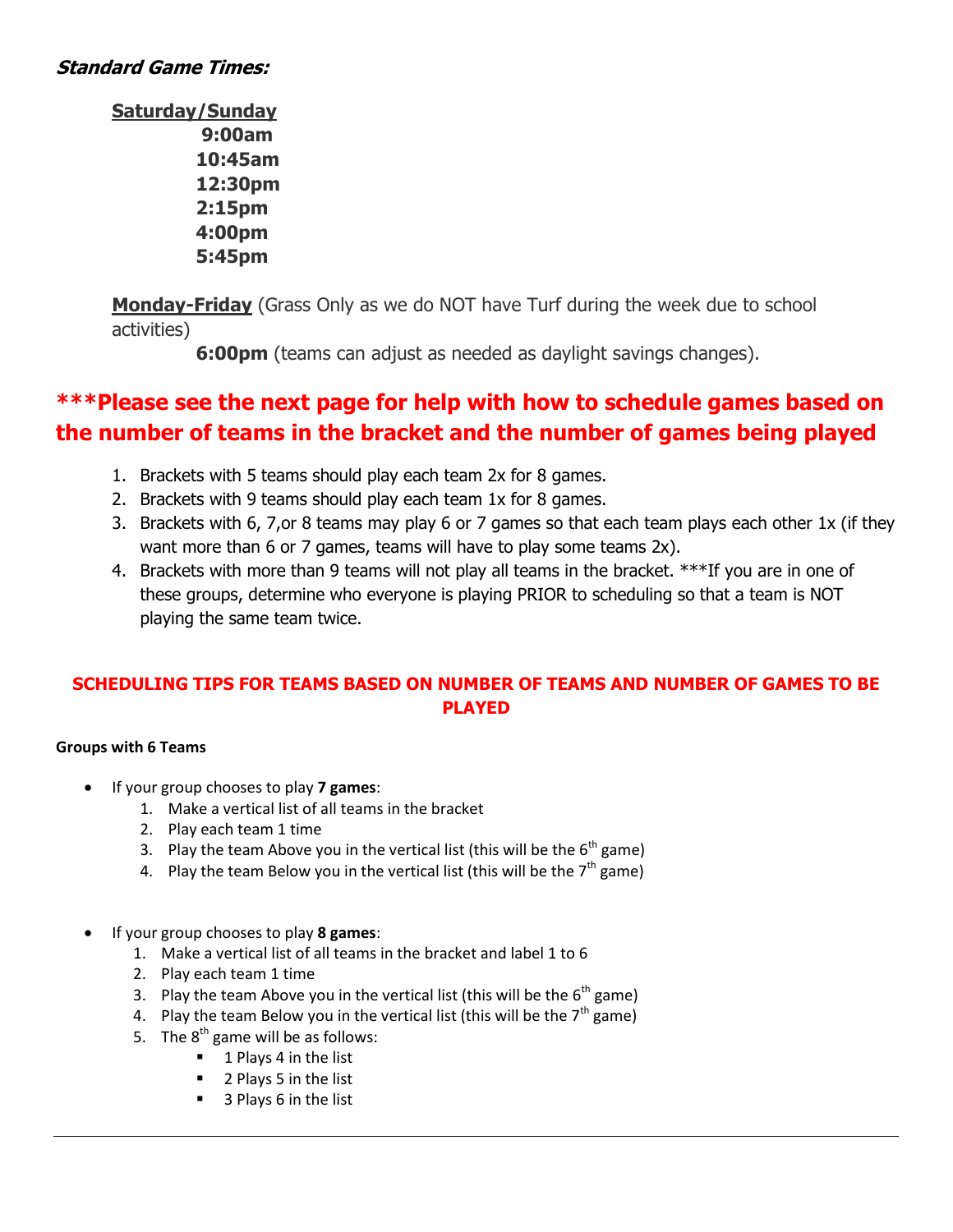#### **Groups with 7 Teams**

- Groups of 7 Teams CANNOT play 7 games
- If your group chooses to play **8 games**:
	- 1. Make a vertical list of all teams in the bracket and label 1 to 7
	- 2. Play each team 1 time
	- 3. Play the team Above you in the vertical list (this will be the  $7<sup>th</sup>$  game)
	- 4. Play the team Below you in the vertical list (this will be the  $8<sup>th</sup>$  game)

#### **Groups with 8 Teams**

- If your group chooses to play **7 games**:
	- 1. Each team will play all other teams in the bracket 1 time
- If your group chooses to play **8 games**:
	- 1. Make a vertical list of all teams in the bracket and label 1 to 8
	- 2. Play each team 1 time
	- 3. Each team pairs up with only 1 other team in their bracket for their  $8^{th}$  game

#### **Groups with 9 Teams**

- If your group chooses to play **8 games**:
	- 1. Each team will play all other teams in the bracket 1 time

#### **Groups with 10 Teams**

- If your group chooses to play **7 games**:
	- 1. Make a vertical list of all teams in the bracket and label 1 to 10
	- 2. DON'T Play the team above or below you in the list
	- 3. Play each of the other teams 1 time
- If your group chooses to play **8 games**:
	- 1. Make a vertical list of all teams in the bracket and label 1 to 10
	- 2. Each team pairs up with only 1 other team in their bracket THEY WILL NOT PLAY
	- 3. Play each of the remaining teams 1 time

#### **Groups with 11 Teams**

- If your group chooses to play **8 games**:
	- 1. Make a vertical list of all teams in the bracket and label 1 to 11
	- 2. DON'T Play the team above or below you in the list
	- 3. Play each of the remaining teams 1 time